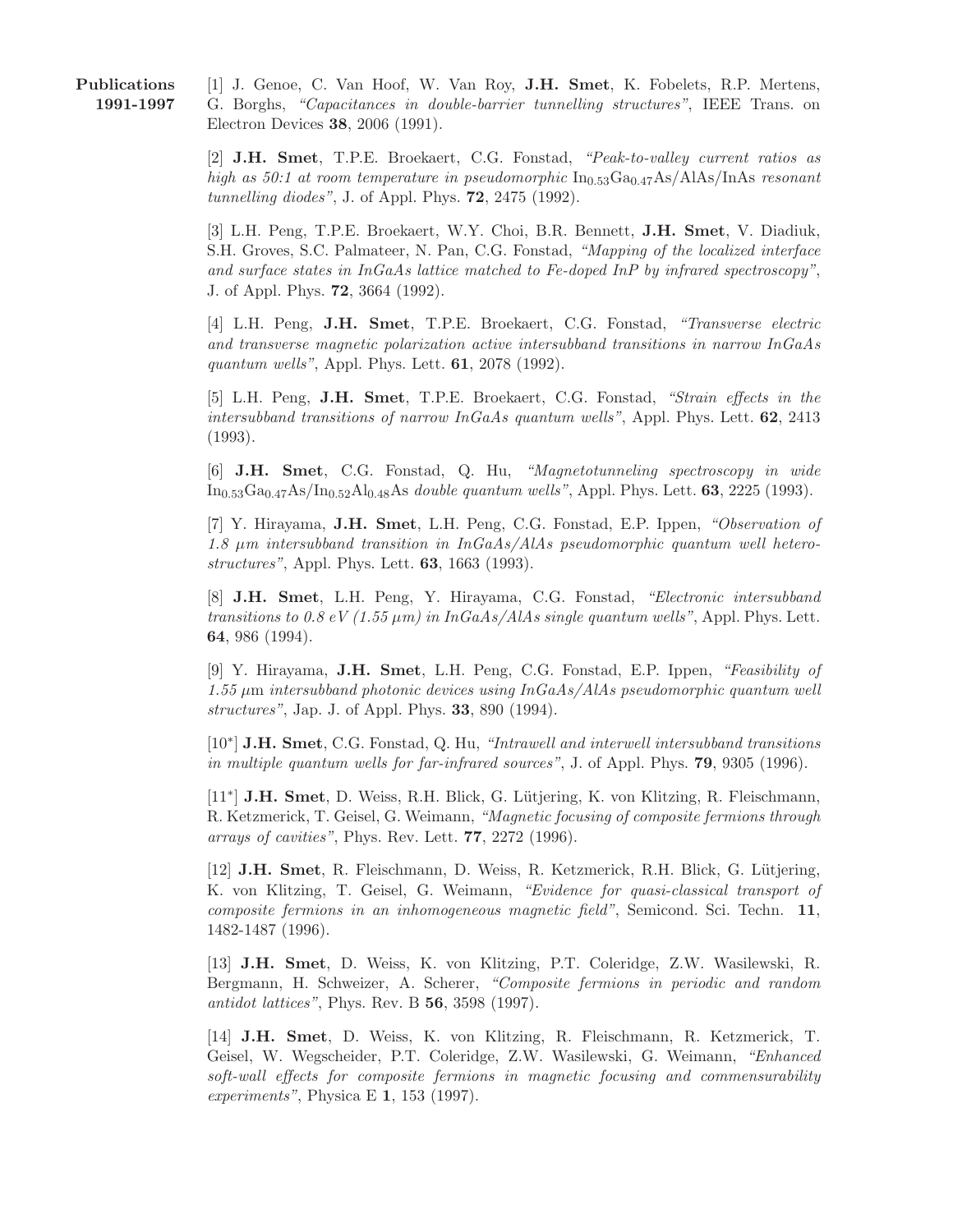[15] C. Albrecht, J.H. Smet, D. Weiss, K. von Klitzing, V. Umansky, H. Schweizer, "Novel magneto-resistance oscillations in short period lateral superlattices", Physica B 249-251, 914 (1998).

[16] J.H. Smet, K. von Klitzing, D. Weiss, W. Wegscheider, "dc-transport of composite fermions in weak periodic potentials", Phys. Rev. Lett. 80, 4538 (1998).

[17] J. Eroms, M. Zitzlsperger, D. Weiss, J.H. Smet, C. Albrecht, R. Fleischmann, M. Behet, J. de Boeck, G. Borghs, "Magnetotransport in large diameter InAs/GaSb antidot lattices", Physica B 256-258, 409 (1998).

[18] J.H. Smet, "Ballistic transport of composite fermions in semiconductor nanostructures", in "Composite Fermions", ed. O. Heinonen, World Scientific Publishing (1998).

[19] J. Eroms, M. Zitzlsperger, D. Weiss, J.H. Smet, C. Albrecht, R. Fleischmann, M. Behet, J. de Boeck, G. Borghs, "Skipping orbits and enhanced resistivity in large diameter InAs/GaSb antidot lattices", Phys. Rev. B 59, R7829 (1999).

[20] C. Albrecht, J.H. Smet, D. Weiss, K. von Klitzing, R. Hennig, M. Langenbuch, M. Suhrke, U. Rössler, V. Umansky, H. Schweizer, "Fermiology of two-dimensional lateral superlattices", Phys. Rev. Lett. 83, 2234 (1999).

 $[21]$  J.H. Smet, "Gebrochenzahlige Elementarladungen bestätigt", Physikalische Blätter 55 Nr. 7/8, 21 (1999).

[22] J.H. Smet, S. Jobst, K. von Klitzing, D. Weiss, W. Wegscheider, V. Umansky, "Commensurate composite fermions in weak periodic electrostatic potentials: direct evidence of a periodic effective magnetic field", Phys. Rev. Lett. 83, 2620 (1999).

[23] Y.A. Feng, A.S. Sachrajda, P. Zawadzki, S. Kolind, M. Buchanan, J.H. Smet, J. Lapointe, P.A. Marshall, "Fabrication of tunable antidot structures with submicron airbridges", J. of Vac. Sci. & Tech. B 17, 3231 (1999).

[24] Y.A. Feng, A.S. Sachrajda, P. Zawadzki, S. Kolind, M. Buchanan, J.H. Smet, J. Lapointe, P.A. Marshall, "Fabrication of parallel quantum point contacts with submicron airbridges", J. of Vac. Sci. & Tech. A 18, 730 (2000).

[25] M. Langenbuch, R. Hennig, M. Suhrke, U. Rössler, C. Albrecht, J.H. Smet, D. Weiss, "Minibands, magnetic breakdown and novel magnetoresistance oscillations in short period lateral superlattices", Physica E  $6, 565$  (2000).

[26] S. Jobst, S. Zwerschke, J.H. Smet, D. Weiss, K. von Klitzing, V. Umansky, "Composite fermions in a weak density modulated 2DEG: direct evidence of a periodic magnetic field around  $\nu = 1/2$ ", Physica E 6, 87 (2000).

[27] M.Y. Akimov, I.V. Kukushkin, S.I. Gubarev, S.V. Tovstonog, J.H. Smet, K. von Klitzing, W. Wegscheider, "Dimensional magnetoplasma resonance of 2D Holes in (001) GaAs/AlGaAs quantum wells", JETP Lett. 72, 460 (2000).

[28] J.H. Smet, "The fractional quantum Hall effect goes organic", Physics World 13, 26 (2000).

[29] S.I. Gubarev, I.V. Kukushkin, S.V. Tovstonog, M.Y. Akimov, J.H. Smet, K. von Klitzing, W. Wegscheider, "Screening of excitonic states by low-density 2D charge carriers in GaAs/AlGaAs quantum wells", JETP Lett. 72, 324 (2000).

[30] I.V. Kukushkin, J. H. Smet, K. von Klitzing, K. Eberl, "Optical Investigation of spin wave excitations in fractional quantum Hall states and of interaction between composite fermions", Phys. Rev. Lett. 85, 3688 (2000).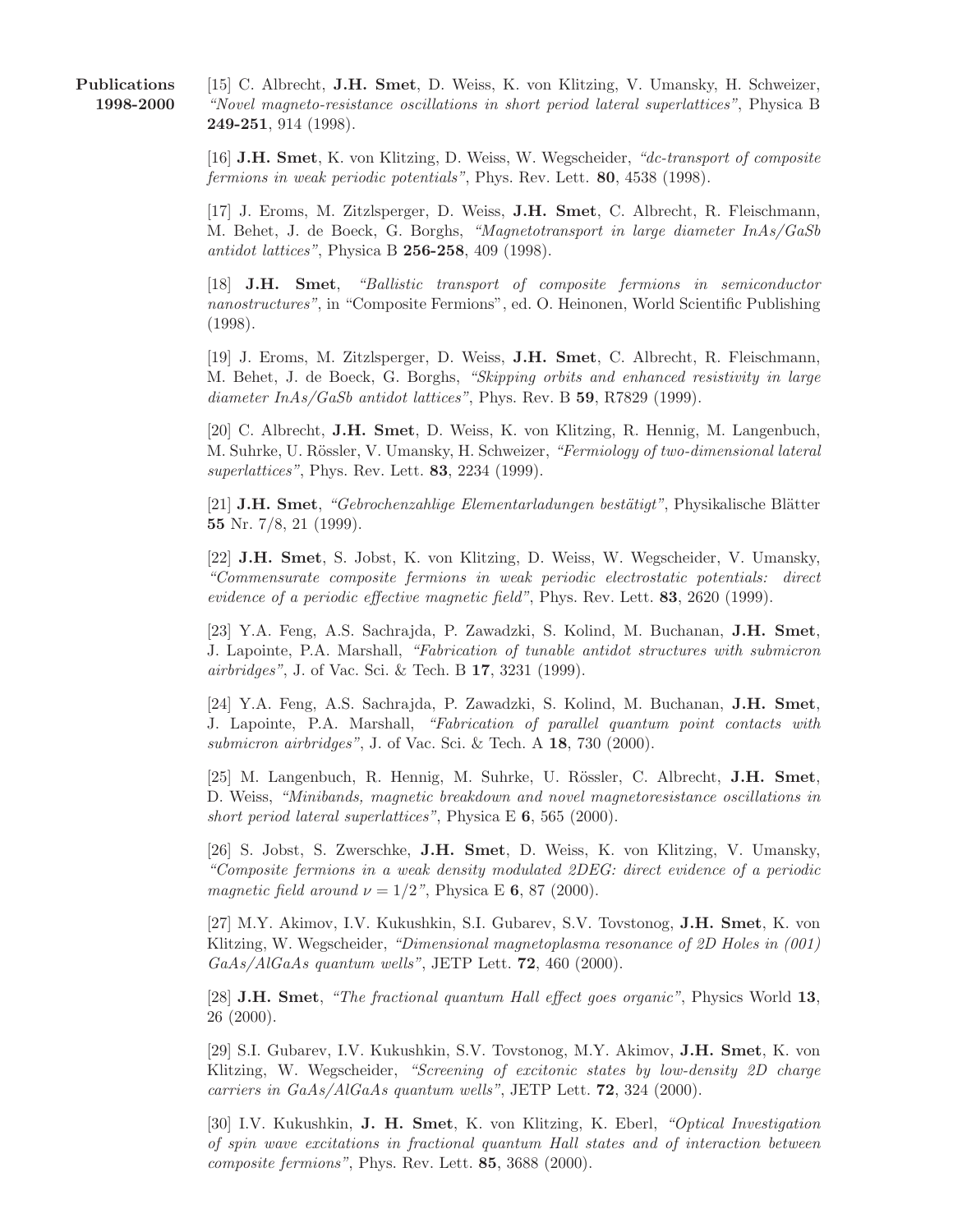Publications 2001-2003

[31] L.V. Kulik, I.V. Kukushkin, V.E. Kirpichev, J.H. Smet, K. von Klitzing, V. Umansky, W. Wegscheider, "Cyclotron spin-wave in the 2D electron system", JETP Lett. 74, 300 (2001).

[32<sup>∗</sup> ] C. Albrecht, J.H. Smet, K. von Klitzing, D. Weiss, V. Umansky, H. Schweizer, "Evidence of Hofstadter's fractal energy spectrum in the quantized Hall conductance", Phys. Rev. Lett. 86, 147 (2001).

[33] S.I. Dorozhkin, J.H. Smet, K. von Klitzing, V. Umansky, R.J. Haug, K. Ploog, "Comparison between the compressibilities of the zero field and composite-fermion metallic states of the two-dimensional electron system", Phys. Rev. B 63, R121301 (2001).

[34] R.A. Deutschmann, W. Wegscheider, M. Rother, M. Bichler, G. Abstreiter, C. Albrecht, J.H. Smet, "Quantum interference in artificial band structures", Phys. Rev. Lett. 86, 1857 (2001).

[35<sup>\*</sup>] J.H. Smet, R.A. Deutschmann, W. Wegscheider, G. Abstreiter, K. von Klitzing, "Ising ferromagnetism and domain morphology in the fractional quantum Hall regime", Phys. Rev. Lett. 86, 2412 (2001).

[36] L.V. Kulik, I.V. Kukushkin, V.E. Kirpichev, J.H. Smet, K. von Klitzing, W. Wegscheider, "Cyclotron spin-flip excitations in the extreme quantum limit", Phys. Rev. B 63, R201402 (2001).

[37] S.I. Dorozhkin, J.H. Smet, K. von Klitzing, V. Umansky, W. Wegscheider, R.J. Haug, K. Ploog, "Measurements of the compressibility of the composite fermion metallic state in a 2D electron system", Physica E 12, 97 (2002).

[38] L.V. Kulik, I.V. Kukushkin, V.E. Kirpichev, J.H. Smet, K. von Klitzing, V. Umansky, W. Wegscheider, "Cyclotron spin-flip excitations in the 2D-electron system", Physica E **12**, 574 (2002).

[39<sup>\*</sup>] J.H. Smet, R.A. Deutschmann, F. Ertl, W. Wegscheider, G. Abstreiter, K. von Klitzing, "Gate-voltage control of spin interactions between electrons and nuclei in a semiconductor", Nature 415, 281 (2002).

[40] I.V. Kukushkin, J.H. Smet, K. von Klitzing, W. Wegscheider, "Cyclotron resonance of composite fermions", Nature 415, 409 (2002).

[41] I.V. Kukushkin, J.H. Smet, V.I. Fal'ko, K. von Klitzing, K. Eberl, "Geometrical commensurability oscillations in the magnetoresistance of a two-dimensional electron gas under microwave irradiation", Phys. Rev. B 66, R121306 (2002).

[42] S.V. Tovstonog, L.V. Kulik, I.V. Kukushkin, A.V. Chaplik, J.H. Smet, K. von Klitzing, D. Schuh, G. Abstreiter, "Acoustical and optical magnetoplasma excitations in a bilayer electron system", Phys. Rev. B 66, R241308 (2002).

[43<sup>\*</sup>] R.G. Mani, J.H. Smet, K. von Klitzing, V. Narayanamurti, W.B. Johnson, V. Umansky, "Zero-resistance states induced by electromagnetic-wave-excitation in GaAs/AlGaAs-heterostructures", Nature 420, 646 (2002).

[44] M.V. Lebedev, I.V. Kukushkin, O.V. Volkov, A.L. Parakhonskii, J.H. Smet, K. von Klitzing, "Spatial correlations of recombination radiation intensities of two-dimensional electrons under the conditions of the quantum Hall effect", JETP Lett. 77, 295 (2003).

[45] I.V. Kukushkin, D.V. Koulakovskii, S.A. Mikhailov, J.H. Smet, K. von Klitzing, "Observation of plasmon-polariton modes in a two-dimensional electron system", JETP Lett. 77, 497 (2003).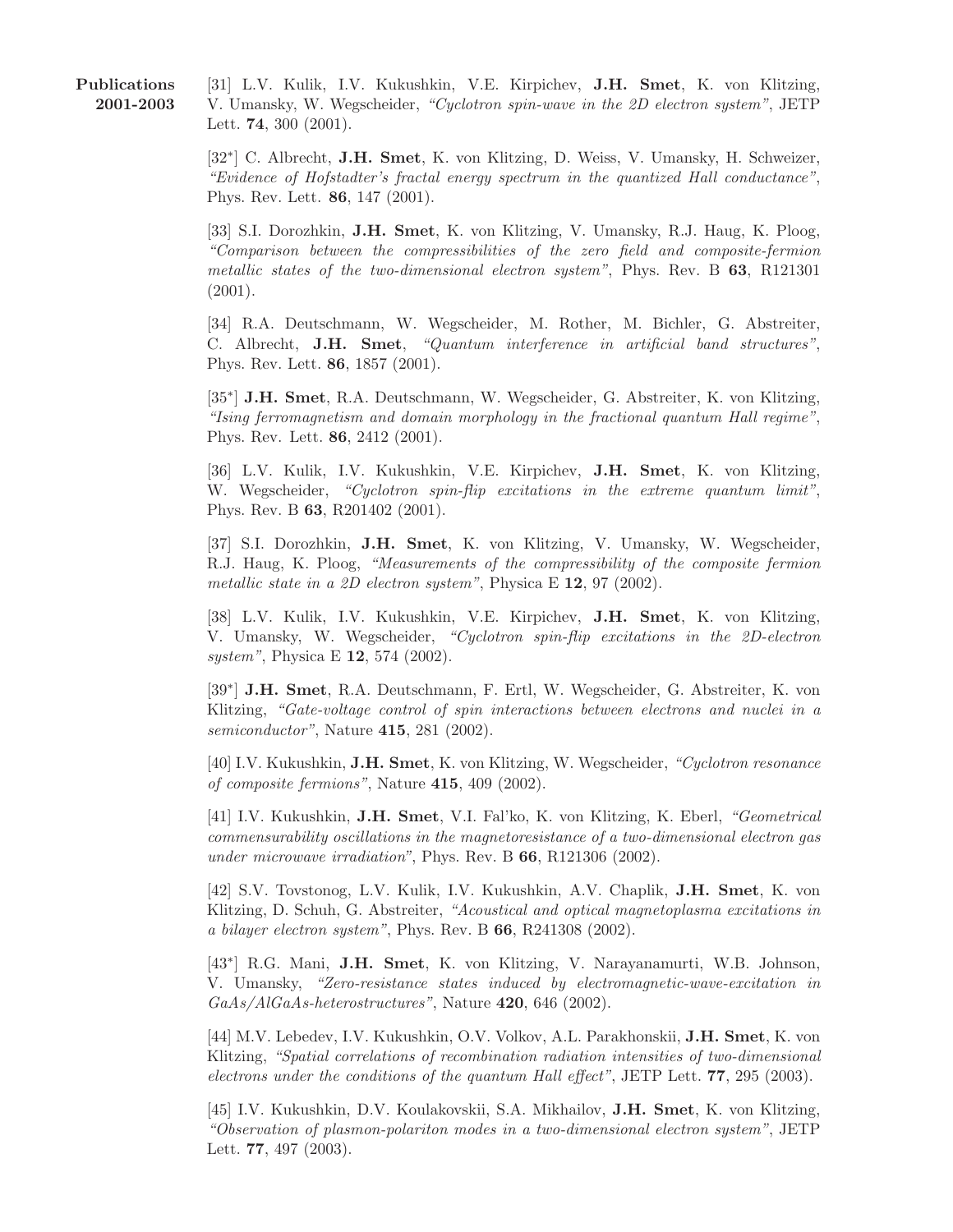Publications 2003-2004 [46] M. Griebel, J.H. Smet, D.C. Driscoll, J. Kuhl, C. Alvarez-Diez, N. Freytag, C. Kadow, A.C. Gossard, K. von Klitzing, "Tunable subpicosecond optoelectronic transduction in superlattices of self-assembled ErAs nanoislands", Nature Materials 2, 122 (2003).

[47] I.V. Kukushkin, J.H. Smet, S.A. Mikhailov, D.V. Kulakovskii, K. von Klitzing, W. Wegscheider, "Observation of retardation effects in the spectrum of two-dimensional plasmons", Phys. Rev. Lett. 90, 156801 (2003).

[48] **J.H. Smet**, "Wheels within wheels", Nature **422**, 391 (2003).

[49] M. Griebel, J.H. Smet, J. Kuhl, K. von Klitzing, D.C. Driscoll, C. Kadow, A.C. Gossard, "Picosecond sampling with fiber-illuminated ErAs:GaAs photoconductive switches in a strong magnetic field and a cryogenic environment", Appl. Phys. Lett.  $82$ , 3179 (2003).

[50] I.V. Kukushkin, J.H. Smet, K. von Klitzing, W. Wegscheider, "Cyclotron resonance of composite fermions with two and four flux quanta", Physica E  $20$ , 96 (2003).

[51] S. Ilani, J. Martin, E. Teitelbaum, J.H. Smet, D. Mahalu, V. Umansky, A. Yacoby, "The microscopic nature of localization in the quantum Hall effect", Nature 427, 328 (2004).

[52] J.H. Smet, R.A. Deutschmann, F. Ertl, W. Wegscheider, G. Abstreiter, "Anomalous filling factor dependent nuclear spin polarization in a 2D-electron system", Phys. Rev. Lett. 92, 086802 (2004).

[53] J. Hüls, J. Weis, J. Smet, K. von Klitzing, Z.R. Wasilewski, "Long time relaxation" phenomena of a 2D electron system within integer quantum Hall plateau regimes after magnetic field sweeps", Phys. Rev. B 69, 85319 (2004).

[54] R.G. Mani, J.H. Smet, K. von Klitzing, V. Narayanamurti, W.B. Johnson, V. Umansky, "Demonstration of a 1/4-phase shift in the radiation-induced oscillatorymagnetoresistance in high mobility GaAs/AlGaAs devices.", Phys. Rev. Lett. **92**, 146801 (2004).

[55] R.G. Mani, V. Narayanamurti, K. von Klitzing, J.H. Smet, W.B. Johnson, V. Umansky, "Radiation-induced oscillatory Hall effect in high mobility  $GaAs/\mathrm{Al}_{\mathrm{x}}\mathrm{Ga}_{1-\mathrm{x}}\mathrm{As}$  devices", Phys. Rev. B 69, R161306 (2004).

[56] I.V. Kukushkin, M. Yu Akimov, J.H. Smet, S.A. Mikhailov, K. von Klitzing, I.L. Aleiner, V.I. Falko, "New type of B-periodic magneto-oscillations in a twodimensional electron system induced by microwave irradiation", Phys. Rev. Lett. **92**, 236803 (2004).

[57] M. Grayson, D. Schuh, M. Bichler, M. Huber, G. Abstreiter, L. Höppel, J. Smet, K. von Klitzing, "Quantum Hall effect in a two-dimensional electron system bent by 90 degrees", Physica E 22, 181 (2004).

[58] S.I. Gubarev, V.A. Kovals'skii, D.V. Kulakovski, I.V. Kukushkin, M.N. Khannanov, **J.H. Smet, K.** von Klitzing, "Collective magnetoplasma excitations in two-dimensional electron rings", JETP Lett. 80, 124 (2004).

[59] M.C. Geisler, J.H. Smet, V. Umansky, K. von Klitzing, B. Naundorf, R. Ketzmerick, H. Schweizer, "Detection of Landau band coupling induced rearrangement of the Hofstadter butterfly", Phys. Rev. Lett. 92, 256801 (2004).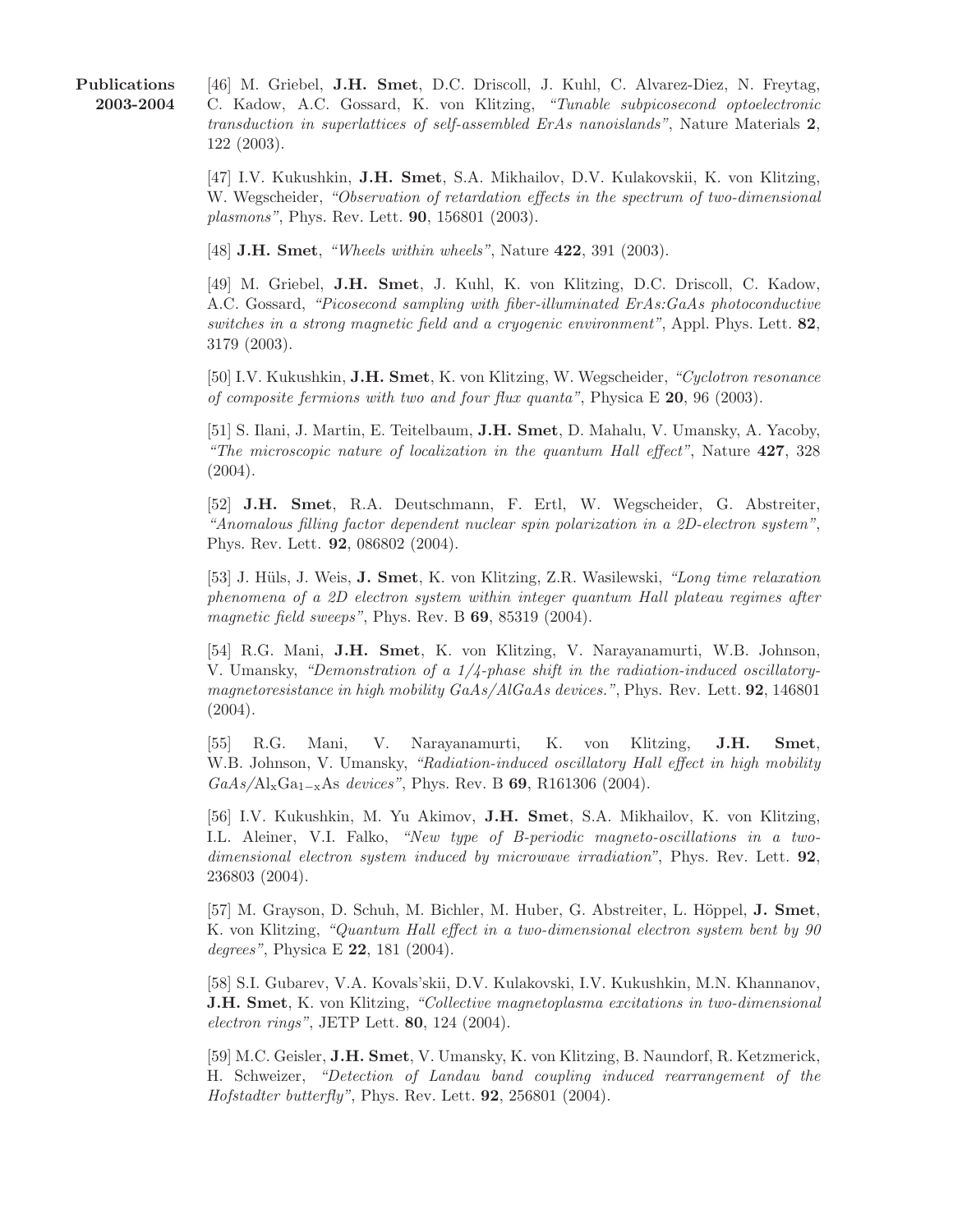Publications 2004-2005

[60] R.G. Mani, J.H. Smet, K. von Klitzing, V. Narayanamurti, W.B. Johnson, V. Umansky, "Radiation-induced oscillatory magnetoresistance as a sensitive probe of the zero-field spin-splitting in high-mobility  $GaAs/Al_xGa_{1-x}As$  devices", Phys. Rev. B 69, 193304 (2004).

[61] O. Stern, N. Freytag, A. Fay, W. Dietsche, J.H. Smet, K. von Klitzing, D. Schuh, W. Wegscheider, "NMR study of the electron spin polarization in the fractional quantum Hall effect of a single quantum well: spectroscopic evidence for domain formation", Phys. Rev. B. 70, 75318 (2004).

[62] R. G, Mani, V. Narayanamurti, K. von Klitzing, J.H. Smet, W.B. Johnson, V. Umansky, "Radiation-induced zero-resistance states in GaAs/AlGaAs heterostructures: voltage-current characteristics and intensity dependence of the resistance minima", Phys. Rev. B 70, 155310 (2004).

[63] J. Martin, S. Ilani, B. Verdene, J.H. Smet, V. Umansky, D. Mahalu, D. Schuh, G. Abstreiter, A. Yacoby, "Localisation of Fractionally Charged Quasi-Particles", Science 305, 980 (2004).

[64] I.V. Kukushkin, J.H. Smet, L. Hoeppel, U. Waizmann, M. Riek , W. Wegscheider, K. von Klitzing, "Ultrahigh-frequency surface acoustic waves for finite wave-vector spectroscopy of two-dimensional electrons", Appl. Phys. Lett. 85, 4526 (2004).

[65] S. Ilani, J. Martin, E. Teitelbaum, J.H. Smet, D. Mahalu, V. Umansky, A. Yacoby, "The microscopic nature of localization in the quantum Hall effect", Physica  $E$  25, 219 (2004).

[66] M.C. Geisler, J.H. Smet, V. Umansky, K. von Klitzing, B. Naundorf, R. Ketzmerick, H. Schweizer, "Detection of Landau band coupling induced rearrangement of the *Hofstadter butterfly*", Physica E  $25$ , 227 (2004).

[67] I.V. Kukushkin, S.A. Mikhailov, J.H. Smet, K. von Klitzing, "Miniature quantum well microwave spectrometer operating at liquid nitrogen temperature", Appl. Phys. Lett. 86, 044101 (2005).

[68] S.I. Dorozhkin, J.H. Smet, V. Umansky, K. von Klitzing, "Microwave photoresponse in the two-dimensional electron system caused by intra-Landau level transitions", Phys. Rev. B 71, R201306 (2005).

[69] M.C. Geisler, S. Chowdhury, J.H. Smet, L. Höppel, V. Umansky, R.R. Gerhardts, K. von Klitzing, "Experimental evidence for predicted magnetotransport anomalies in rectangular superlattices", Phys. Rev. B 72, 45320 (2005).

[70] L.V. Kulik, I.V. Kukushkin, S. Dickmann, V.E. Kirpichev, A.B. Van'kov, A.L. Parakhonsky, J.H. Smet, K. von Klitzing, W. Wegscheider, "The cyclotron spinflip mode as the lowest-energy excitation of unpolarized integer quantum Hall states", Phys. Rev. B. 72, 073304 (2005).

[71<sup>∗</sup> ] J.H. Smet, B. Gorshunov, C. Jiang, L. Pfeiffer, K. West, V. Umansky, M. Dressel, R. Meisels, F. Kuchar, K. von Klitzing, "Circular polarization dependent study of the microwave photoconductivity in a two-dimensional electron system", Phys. Rev. Lett. 95, 116804 (2005).

[72] P.S. Dorozhkin, S.V. Tovstonog, S.A. Mikhailov, I.V. Kukushkin, J.H. Smet, K. von Klitzing, "Resonant detection of microwave radiation in a circular two-dimensional electron system with quantum point contacts", Appl. Phys. Lett. 87, 092107 (2005).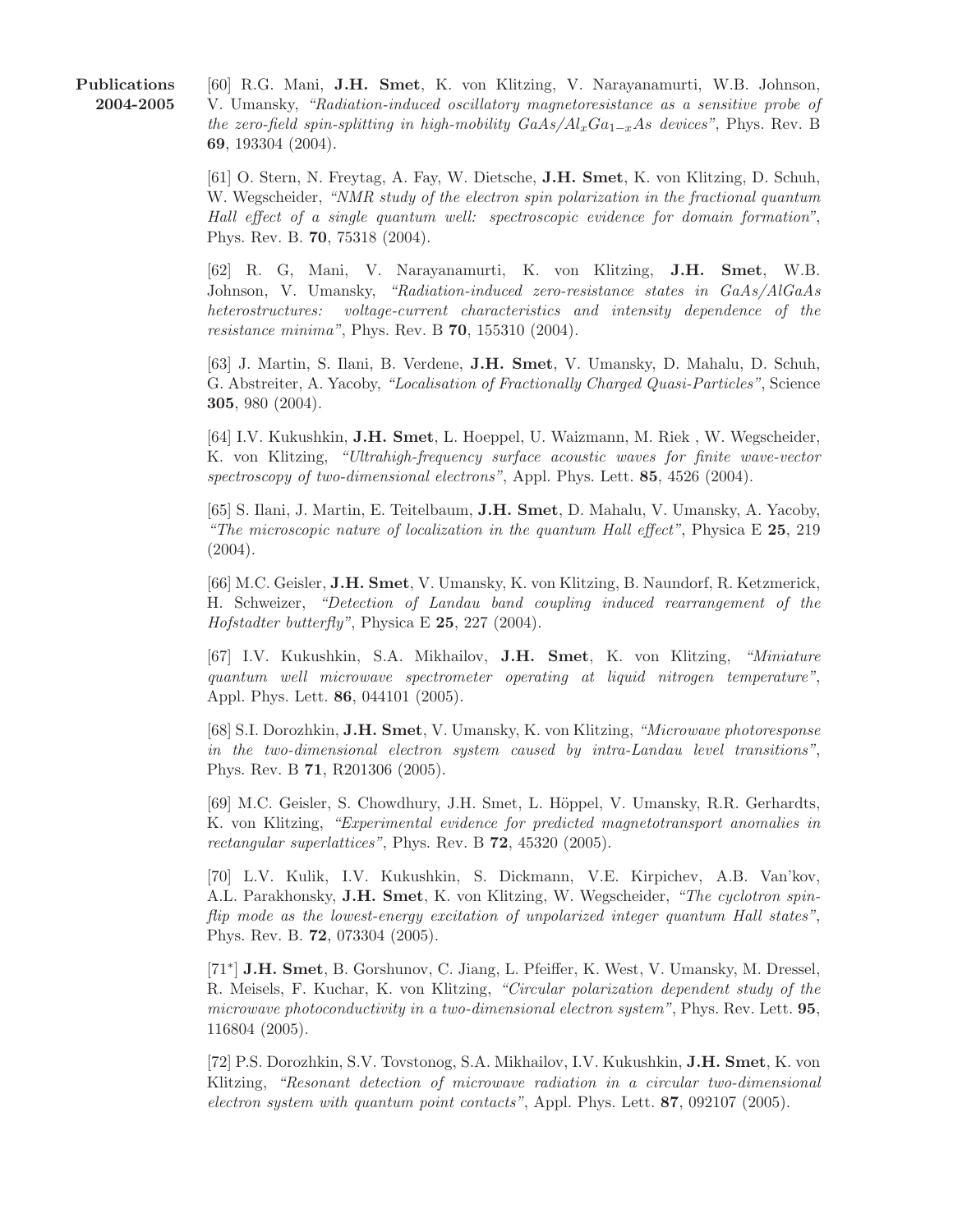Publications 2005-2007

[73] I.V. Kukushkin, J.H. Smet, V.A. Kovalskii, S.I. Gubarev, K. von Klitzing, W. Wegscheider, "The spectrum of one-dimensional plasmons in a single stripe of 2D electrons", Phys. Rev. B 72, R161317 (2005).

[74] I. V. Kukushkin, V. M. Muravev, J. H. Smet, M. Hauser, W. Dietsche, K. von Klitzing, "Collective excitations in two-dimensional electron stripes: Transport and optical detection of resonant microwave absorption", Phys. Rev. B 73, 113310 (2006).

[75] V. A. Kovalskii, S. I. Gubarev, I. V. Kukushkin, S. A. Mikhailov, J. H. Smet, K. von Klitzing, and W. Wegscheider, "Microwave response of two-dimensional electron rings", Phys. Rev. B 73, 195302 (2006).

[76] I. V. Kukushkin, J. H. Smet, D. S. Lyne Abergel, V. I. Fal'ko, W. Wegscheider, and K. von Klitzing, "Detection of electron spin resonance of two-dimensional electrons at large wave vectors", Phys. Rev. Lett. 96, 126807 (2006).

[77] V. M. Murav'ev, I. V. Kukushkin, A. L. Parakhonskii, J. Smet, K. von Klitzing, "Measurement of the mean free path of edge magnetoplasmons revealed in the spectra of magnetic oscillations of photovoltage in a two-dimensional electron system under microwave radiation", JETP Lett. 83, 246 (2006).

[78] V. V. Solov'ev, I. V. Kukushkin, J. Smet, K. von Klitzing, W. Dietsche, "Indirect excitons and double electron-hole layers in a wide single GaAs/AlGaAs quantum well in a strong electric field", JETP Lett. 83, 553 (2006).

[79] M. N. Khannanov, V. A. Koval'skii, I. V. Kukushkin, S. I. Gubarev, J. H. Smet, K. von Klitzing, "Universal relation between Hall conductivity and the damping constant of edge magnetoplasma resonances", JETP Lett. 84, 226 (2006).

[80] V.V. Solov'ev, I.V. Kukushkin, J.H. Smet, K. von Klitzing, W. Dietsche, "Kinetics of indirect electron-hole recombination in a wide single quantum well in a strong electric field", JETP Lett. 84, 222 (2006).

[81] A. B. Vankova, L. V. Kulika, I. V. Kukushkin, V. E. Kirpichev, S. Dickmann, V. M. Zhilina, J. H. Smet, K. von Klitzing, W. Wegscheider, "Low magnetic field divergence of the electronic g-factor obtained from the cyclotron spin flip mode of the  $\nu = 1$  quantum Hall ferromagnet", Phys. Rev. Lett. **97**, 246801 (2006).

[82] V. A. Kovalskii, I. V. Kukushkin, M. N. Khannanov, S. I. Gubarev, J. Smet, K. von Klitzing, "Measurement of the Logarithmic Component of the Dispersion of a One-Dimensional Plasmon in Narrow Single Strips of Two-Dimensional Electrons", JETP Lett. 84, 560 (2006).

[83] I. V. Kukushkin, J. H. Smet, D. Schuh, W. Wegscheider, K. von Klitzing, "The dispersion of the composite fermion cyclotron resonance mode", Phys. Rev. Lett. 98, 066403 (2007)

[84] B. Verdene, J. Martin, G. Gamez, J. Smet, D. Mahalu, D. Schuh, G. Abstreiter, A. Yacoby, "Microscopic Manifestation of the Spin Phase Transition at Filling Factor 2/3", Nature Physics 3, 392 (2007).

[85] J. H. Smet, "The Metal-Insulator Transition: A Plane Mystery", Nature Physics 3, 370 (2007).

[86] V. M. Muravev, C. Jiang, I. V. Kukushkin, J. H. Smet, V. Umansky, K. von Klitzing, "Spectra of magnetoplasma excitations in back-gated Hall bar structures", Phys. Rev. B 75, 193307 (2007).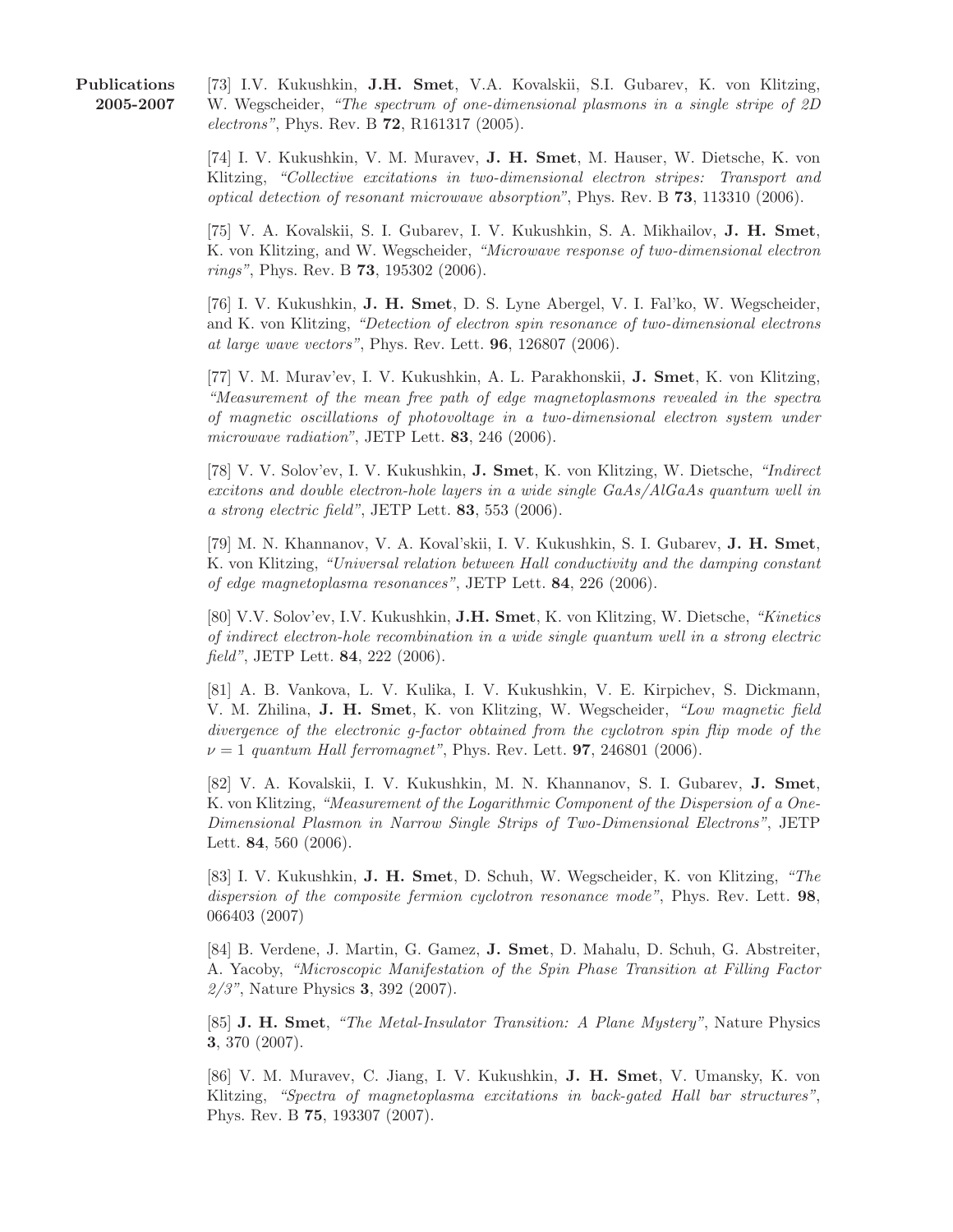[87] S. I. Dorozhkin, J. H. Smet, K. von Klitzing, L. N. Pfeiffer, K. W. West, "Microwave induced magnetoresistance oscillations at the subharmonics of the cyclotron resonance", Pisma v ZhETF 86, 616 (2007).

[88] M. Haluska, D. Obergfell, J. C. Meyer, G. Scalia, G. Ulbricht, B. Krauss, D. H. Chae, T. Lohmann, M. Lebert, M. Kaempgen, M. Hulman, J. Smet, S. Roth, K. von Klitzing, "Investigation of the shift of Raman modes of graphene flakes", Phys. Stat. Sol. b 244, 4143 (2007).

[89] M. Grayson, L. Steinke, D. Schuh, M. Bichler, L. Hoeppel, J. Smet, K. von Klitzing, D. K. Maude, G. Abstreiter, "Metallic and insulating states at a bent quantum Hall *junction*", Phys. Rev. B **76**, 201304R (2007).

[90] J. Göres, G. Gamez, J. H. Smet, L. Pfeiffer, K. West, A. Yacoby, V. Umansky, K. von Klitzing, "Current induced anisotropy and reordering of the electron liquid crystal phases in a two-dimensional electron system", Phys. Rev. Lett. 99, 246402 (2007).

[91<sup>∗</sup> ] J. Martin, N. Akerman, G. Ulbricht, T. Lohmann, J. H. Smet, K. von Klitzing, and A. Yacoby, "Observation of Electron-Hole Puddles in Graphene Using a Scanning Single Electron Transistor", Nature Physics 4, 144 (2008).

[92] Y. Li, J. H. Smet, "Nuclear and electron spin interactions in the quantum Hall regime", Spin Physics in Semiconductors 157, M. Dyakonov (Editor), Springer Series in Solid State Sciences (2008).

[93] A. S. Zhuravlev, A. B. Van'kov, L. V. Kulik, I. V. Kukushkin, V. E. Kirpichev, J. H. Smet, K. von Klitzing, V. Umansky, W. Wegscheider, "Inelastic light scattering study of the  $\nu = 1$  quantum Hall ferromagnet", Phys. Rev. B. 77, 155404 (2008).

[94] F. Ospald, D. Maryenko, J. H. Smet, K. von Klitzing, D. C. Driscoll, M. P. Hanson, H. Lu, A. C. Gossard, "1.5  $\mu$ m ultrafast photoconductive switches based on ErAS:InGaAs", Appl. Phys. Lett. 92, 131117 (2008).

[95] V. M. Muravev, I. V. Andreev, I. V. Kukushkin, J. H. Smet, K. von Klitzing, "Experimental determination of the mean free path of screened edge magnetoplasmons in a two-dimensional electron gas", JETP Letters 87, 577 (2008).

[96] Y. D. Glinka, D. Maryenko, J. H. Smet, "Thickness tunable terahertz plasma oscillations in a semiconductor slab excited by femtosecond optical pulses", Phys. Rev. B 78, 035328 (2008).

[97<sup>\*</sup>] D.-S. Lee, C. Riedl, B. Krauß, K. von Klitzing, U. Starke, and J. H. Smet, "Raman spectra of epitaxial graphene on  $SiC$  and of epitaxial graphene transferred to  $SiO2$ ", Nano Letters 8, 4320 (2008).

[98] V. M. Muravev, A. A. Fortunatov, I. V. Kukushkin, J. H. Smet, W. Dietsche, K. von Klitzing, "Tunable plasmonic crystals for edge magnetoplasmons of a two-dimensional electron system", Phys. Rev. Lett. 101, 216801 (2008).

[99] I. V. Andreev, V. M. Maravev, I. V. Kukushkin, J. H. Smet, K. von Klitzing, V. Umansky, "Contactless Measurement of the Conductivity of Two-Dimensional Electrons in the Regime of Microwave-Induced Giant Magnetoresistance Oscillations", JETP Lett. 88, 616 (2009).

[100] S. I. Dorozhkin, I. V. Pechenezkskly, L. N. Pfeiffer, K. W. West, Y. Umansky, K. von Klitzing, J. H. Smet, "Photocurrent and photovoltage oscillations in the twodimensional electron system: enhancement and suppression of built-inelectric fields", Phys. Rev. Lett. 102, 036602 (2009).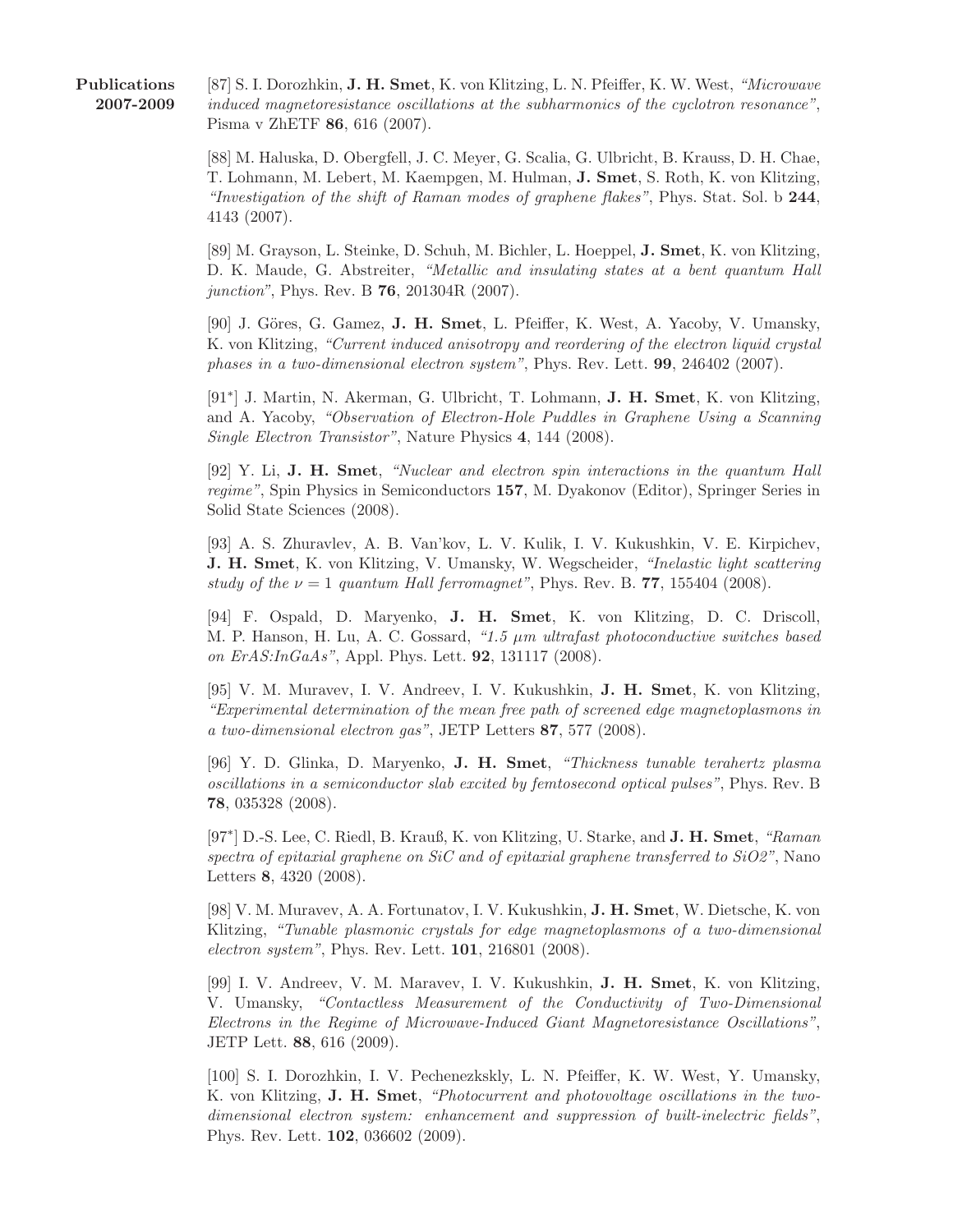Publications 2009-2010

[101] Y. Q. Li, V. Umansky, K. von Klitzing, **J. H. Smet**, "Nature of the spin transition" in the half filled Landau level", Phys. Rev. Lett. 102, 046803 (2009).

[102] V. Umansky, M. Heiblum, Y. Levinson, J. Smet, J. Nübler, M. Dolev, "MBE growth of ultra-low disorder 2DEG with mobility exceeding  $35 \times 10^6 \text{ cm}^2/\text{Vs}$ ", J. Cryst. Growth 311, 1658 (2009).

[103] T. Lohmann, K. von Klitzing, J. Smet, "Four-terminal magneto-transport in graphene p-n junctions created by spatially selective doping", Nano Lett. **9**, 1973 (2009).

[104] B. Krauss, T. Lohmann, D.-H. Chae, M. Haluska, K. von Klitzing, J. H. Smet,"Laser-induced disassembly of a graphene single crystal into a nanocrystalline network", Phys. Rev. B **79**, 165428 (2009).

[105] I. V. Kukushkin, J. H. Smet, V. W. Scarola, V. Umansky, K. von Klitzing, "Dispersion of the excitations of fractional quantum Hall states", Science 324, 1044 (2009).

[106] J. Martin, N. Akerman, G. Ulbricht, T. Lohmann, K. von Klitzing, J. H. Smet, A. Yacoby, "The nature of localization in graphene under quantum Hall conditions", Nature Physics 5, 669 (2009).

[107] V. M. Muravev, I. V. Kukushkin, J. H. Smet, K. von Klitzing, "Millimeter/Submillimeter mixing based on the nonlinear plasmon response of twodimensional electron systems", JETP Letters 90, 197 (2009).

[109] J. Nuebler, V. Umansky, R. Morf, M. Heiblum, K. von Klitzing, J. Smet, "Density dependence of the  $\nu = 5/2$  energy gap: experiment and theory", Phys. Rev. B 81, 035316 (2010).

[108] D.-H. Chae, B. Krauss, K. von Klitzing, J. H. Smet, "Hot phonons in an electrically biased graphene constriction", Nano Lett. 10, 466 (2010).

[109] A. Schwagmann, Z.-Y. Zhao, F. Ospald, J. H. Smet, H. Lu, D. C. Driscoll, M. P. Hanson, A. C. Gossard, "Terahertz emission characteristics of ErAs:InGaAs-based photoconductive antennas excited at  $1.55 \mu m$ ", Appl. Phys. Lett. **96**, 141108 (2010).

[110] M. Lafkioti, B. Krauss, T. Lohmann, U. Zschieschang, H. Klauk, K. von Klitzing, J. H. Smet, "Graphene on a hydrophobic substrate: Doping reduction and hysteresis suppression under ambient conditions", Nano Lett. **10**, 1149 (2010).

[111] I. Gierz, T. Suzuki1, R. T. Weitz, D.-S. Lee, B. Krauss, C. Riedl, U. Starke, H. Höchst, J. H. Smet, C. R. Ast, K. Kern, "Electronic decoupling of an epitaxial graphene monolayer by gold intercalation", Phys. Rev. B 81, 235408 (2010).

[112] C. Coletti, C. Riedl, D.-S. Lee, B. Krauss, L. Patthey, K. von Klitzing, J. H. Smet, U. Starke, "Charge neutrality and band-gap tuning of epitaxial graphene on SiC by molecular doping", Phys. Rev. B 81, 235401 (2010).

[113] Z. Zhao, A. Schwagmann, F. Ospald, D. C. Driscoll, H. Lu, A. C. Gossard, **J. H. Smet,** "Thickness dependence of the terahertz response in  $\lt 110$  >-oriented GaAs crystals for electro-optic sampling at 1.55  $\mu$ m", Optics Express 18, 15956 (2010).

[114<sup>\*</sup>] B. Krauss, P. Nemes-Incze, V. skakalova, L. P. Biro, K. von Klitzing, J. H. Smet, "Raman scattering at pure graphene zigzag edges", Nano Letters 10, 4544 (2010).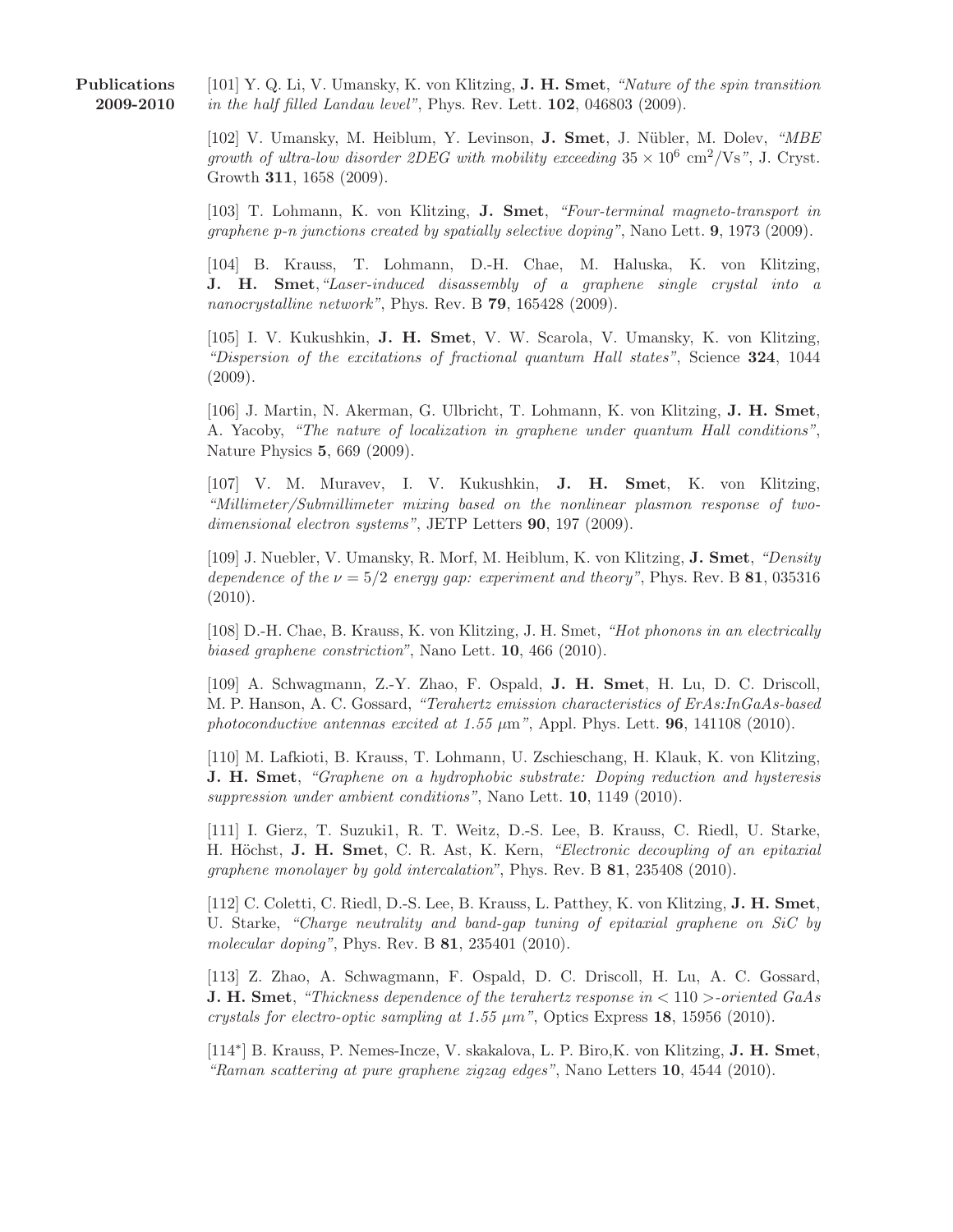Publications 2011-

[115<sup>\*</sup>] S. I. Dorozhkin, L. Pfeiffer, K. West, K.von Klitzing, J. H. Smet, "Random telegraph signals in a microwave exposed two-dimensional electron system" , Nature Physics 7, 336 (2011).

[116] J. C. Meyer, S. Kurasch, H. J. Park, V. Skakalova, D. K¨unzel, A. Groß, A. Chuvilin, G. Algara-Siller, S. Roth, T. Iwasaki, U. Starke, J. H. Smet, U. Kaiser, "Experimental analysis of charge redistribution due to chemical bonding by high resolution transmission electron microscopy", Nature Materials 10,209 (2011).

[117] D. H. Chae, T. Utikal, S. Weisenburger, H. Giessen, K. von Klitzing, M. Lippitz, J. Smet, "Excitonic Fano Resonance in Free-Standing Graphene", NANO Letters 11, 1379 (2011).

[118] T. Iwasaki, H. J. Park, M. Konuma, D. S. Lee, J. H. Smet, U. Starke, "Long-Range Ordered Single-Crystal Graphene on High-Quality Heteroepitaxial Ni Thin Films Grown on  $MgO(111)$ ", NANO Letters 11, 79 (2011).

[119] I. V. Kukushkin, V. Umansky, K. von Klitzing, J. H. Smet, "Collective Modes and the Periodicity of Quantum Hall Stripes", Phys. Rev. Lett. **106**, 206804 (2011).

[120] J. Chen, X.Y. He, K.H. Wu, Z.Q. Ji, L. Lu, J.R. Shi, J.H. Smet, Y.Q. Li em "Tunable surface conductivity in Bi2Se3 revealed in diffusive electron transport, Physical Review B 83, 241304 (2011).

[121] D.-S. Lee, C. Riedl, T. Beringer, A.H. Castro Neto, K. von Klitzing, U. Starke, and J.H. Smet, "Quantum Hall Effect in Twisted Bilayer Graphene, Phys. Rev. Lett. 107, 216602 (2011).

[122] J. Nuebler, B. Friess, V. Umansky, B. Rosenow, M. Heiblum, K. von Klitzing, **J.** Smet, "Quantized  $\nu = 5/2$  State in a Two-Subband Quantum Hall System", Phys. Rev. Lett. 108, 046804 (2012).

[123] P.Y. Pinshane, S. Kurasch, A. Srivastava, V. Skakalova, J. Kotakoski, A.V. Krashennikov, V. Arkady, R. Hovden, Q.Y. Mao, J.C. Meyer, J.H. Smet, D.A. Muller, U. Kaiser, "Direct Imaging of a Two-Dimensional Silica Glass on Graphene", Nano Lett. 12, 1081-1086 (2012).

[124] D. Maryenko, F. Ospald, K. von Klitzing, J.H. Smet, J.J. Metzger, R. Fleischmann, T. Geisel, V. Umansky, "How branching can change the conductance of ballistic semiconductor devices" Phys. Rev. B 85, 195329 (2012).

[125] S. Kurasch, J. Katokoski, O. Lehtinen, V. Skakalova, J.H. Smet, C.E. Krill, A.V. Krashennikov, V. Arkady, U. Kaiser, Nano Lett. 12, 3168-3173 (2012).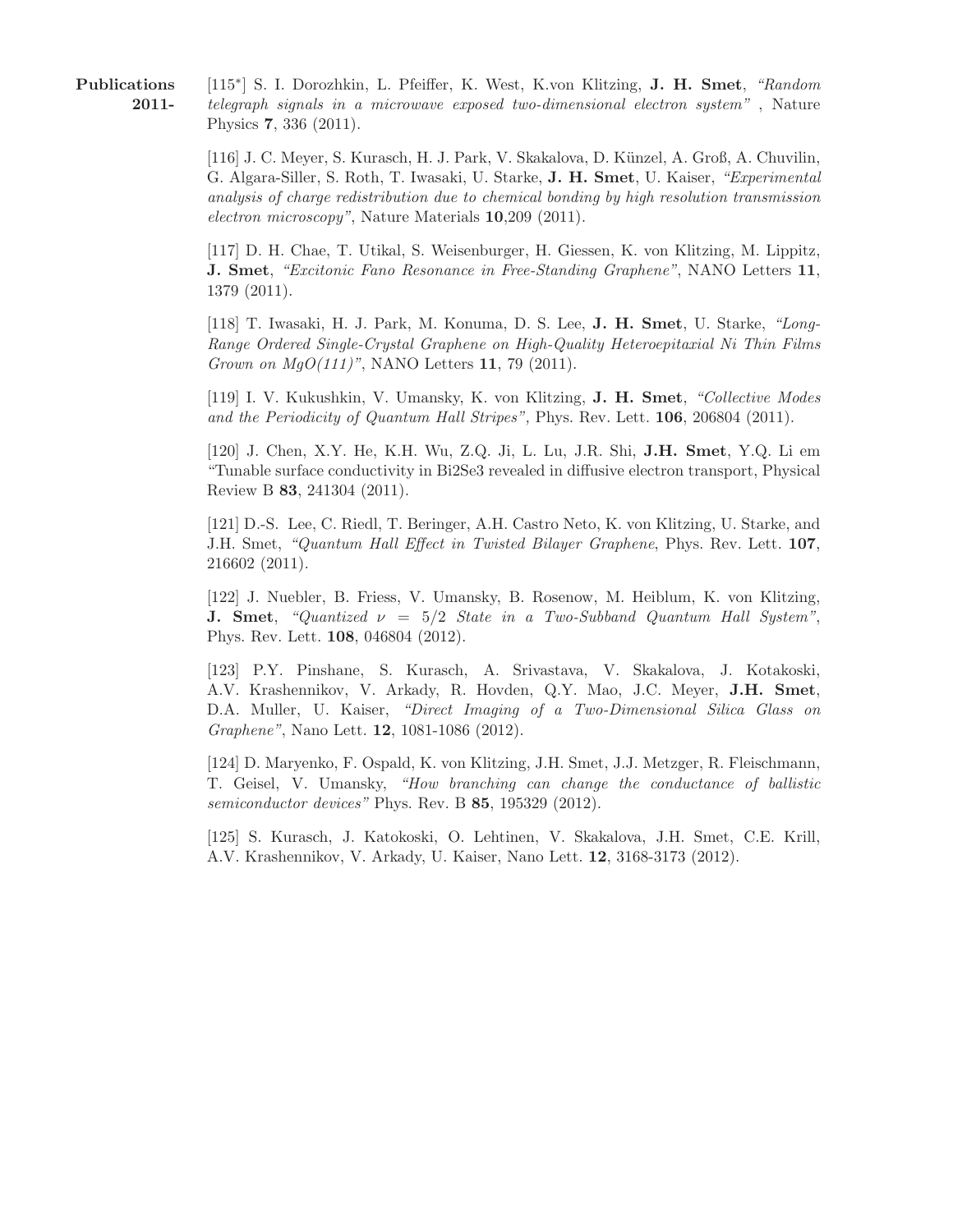Invited Conference Talks 1996-2000 July 1996 Adriatico Research Conference on "The Electron Quantum Liquid in Systems of Reduced Dimensions", International Center for Theoretical Physics, Trieste, Italy, "Magnetic focusing of composite fermions through cavity arrays".

> May 1997 Workshop on the Quantum Hall Effect at the Institute of Scientific Interchange, Torino, Italy, "Composite fermions in experiment".

> August 1997 International Workshop on Novel Physics in Low Dimensional Systems, Dresden, Germany, "Enhanced soft wall effects for composite fermions in magnetic focusing and commensurability experiments", Physica E 1, 153-159 (1997).

> August 1997 Symposium on "Quantum Hall Effect - Skyrmions and Composite Fermions", 16th General Conference of the European Physical Society Condensed Matter Division, Leuven, Belgium, "Ballistic transport of composite fermions in semiconductor nanostructures".

> September 1997 The 12th International Conference on the Electronic Properties of Two-Dimensional Systems, Tokyo, Japan, "Detection and analysis of composite fermions in magnetic focusing and commensurability experiments", Physica B  $249-251$ , 15-22 (1998).

> September 1998 The sixth Petra School of Physics on "Physics of Low Dimensional Systems", Center for Theoretical and Applied Physical Sciences, Yarmouk University, Irbid, Jordan.

> Physical Phenomena at High Magnetic Fields - III, Tallahassee, USA, "dc-transport of composite fermions in weak periodic potentials".

> The 4th International Symposium on Advanced Physical Fields, Tsukuba, Japan, "Composite fermions in weak periodic potentials".

> Symposium on the Quantum Hall Effect, March Meeting of the German Physical Society, Münster, Germany, "Periodic density modulations for composite fermions: evidence of flux attachment".

> The first Stig Lunqvist Research Conference on the Advancing Frontiers of Condensed Matter Physics: "Quantum phases in electron systems of low dimensions", ICTP, Trieste, Italy.

> October 1999 Wilhelm-Else-Heraeus Seminar on Electron Transport in Reduced Dimensions - Concepts and Reality, Physikzentrum Bad Honnef, Germany, "Commensurate composite fermions in weak periodic electrostatic potentials: direct evidence of a periodic effective magnetic Field".

# July 1999

# October 1998

#### March 1999

#### March 1999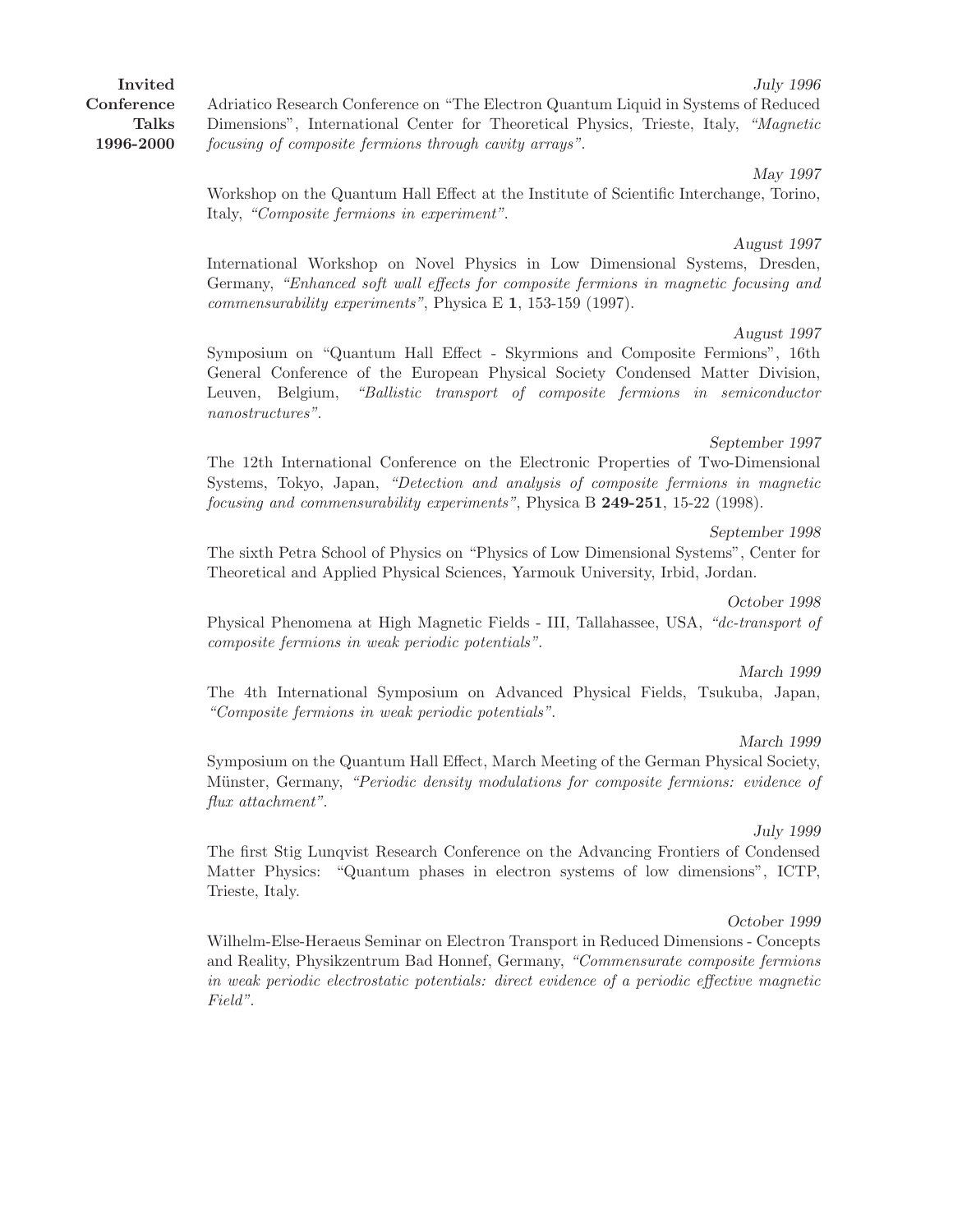Invited **Conference** Talks 2000-2003

Seminar of the European Science Foundation on Strongly Correlated Electron Systems, Cambridge, UK, "Periodic electrostatic modulation at filling factor 1/2: composite fermions moving in a fictitious periodic magnetic field".

September 2001 Workshop on "Quantum Hall Systems", Gedern (Hessen), Germany, "Ising ferromagnetism in the fractional quantum Hall regime".

Physics School on "Electronic Nanostructures" of the German Physical Society, Bad Honnef, Germany, "The fractional quantum Hall effect: don't waste zeroes!" and "Composite fermions in experiment".

The 5th International Symposium of New Phenomena in Mesoscopic Structures, Hawaii, "The enhanced electron-nuclear spin interaction at the 2/3-Ising ferromagnetic phase transition as a spectroscopy tool for low-energy and gapless collective excitations".

December 2001 International Symposium on "Quantum-Hall-Effect and Heterostructures", 266. Wilhelm und Else Heraeus Seminar, Universität Würzburg, Germany, "Ising ferromagnetism in the fractional quantum Hall regime".

February 2002 The 12th International Winterschool on New Developments in Solid State Physics, Low Dimensional Systems: From 2D Systems to Molecules, Mauterndorf, Austria, "Monitoring electron-nuclear spin interactions with an Ising fractional quantum Hall ferromagnet".

March Meeting of the German Physical Society, Regensburg, Germany, "Monitoring electron-nuclear spin interactions with an Ising fractional quantum Hall ferromagnet".

Symposium on Spin and Pseudospin in Quantum Hall Systems, APS March Meeting, Indianapolis, USA, "Quantum Hall ferromagnets".

The 26th International Conference on the Physics of Semiconductors, Edinburgh, UK, "Eavesdropping on spin-talk: resistively monitoring electron-nuclear spin interactions in a 2D-electron system"

The second International Conference on the Physics and Applications of Spin related Phenomena in Semiconductors, Würzburg, Germany, "Eavesdropping on spin talk: resistively monitoring the electron-nuclear spin dynamics in a 2D-electron system".

February 2003 Edgar-Lüscher physics seminar, Bad Serneus, Switzerland, "The composite fermion" description of the fractional quantum Hall effect: experiment".

Plenary Talk at the Spring Meeting of the German Physical Society, Dresden, Germany, "Composite fermions  $-$  the quasi-particle concept at its best".

April 2003 Symposium on Semiconductor Spintronics II, MRS Spring Meeting, San Francisco, USA "Resistively monitoring and electrically manipulating electron-nuclear spin interactions in a 2D-electron systems".

### July 2002

# November 2001

### March 2002

### March 2002

### July 2002

# March 2003

October 2001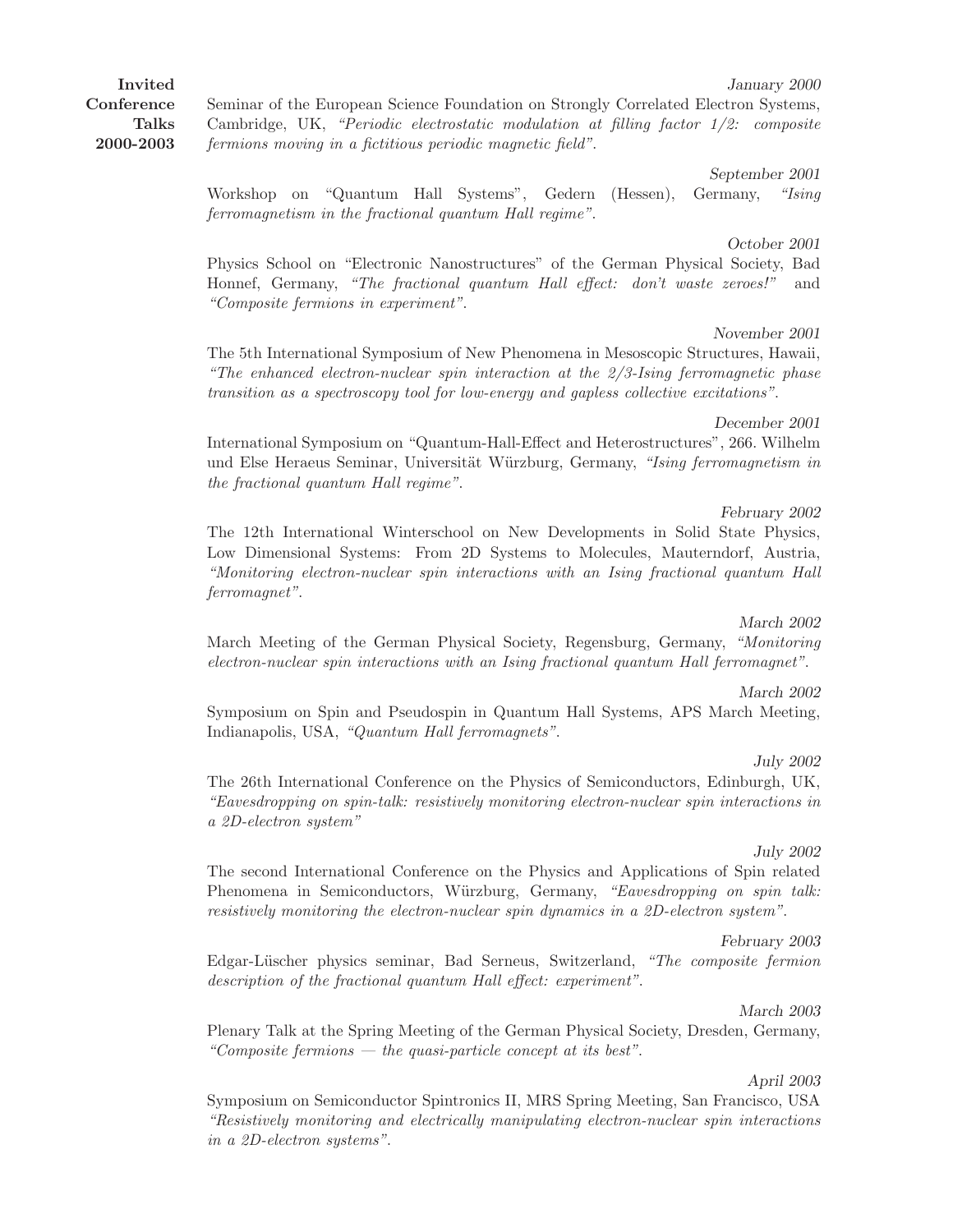32nd International School on the Physics of Semiconducting Compounds, Jaszowiec, Poland, "The composite fermion description of the fractional quantum Hall effect  $-$  the quasi-particle notion at its best".

June 2003 1st Summer School on Theoretical and Computational Materials Science, International Max-Planck Research School, Stuttgart, Germany, "The fractional quantum Hall effect: don't waste zeroes!".

### July 2003 The VIIth International Symposium on Research in High Magnetic Fields, Toulouse, France, "Nuclear magnetometry in a 2D-electron system based on spin-related phase transition physics".

July 2003 The 15th International Conference on the Electronic Properties of Two-Dimensional Systems, Nara, Japan, "Nuclear magnetometry in a two-dimensional electron system based on spin-related phase transition physics".

### April 2004

June 2003

Quantum Transport Symposium, the 4th Conference on Condensed Matter and Material Physics (CMMP04), Warwick, UK, "Resistively monitoring electron spin-nuclear spin interactions in a two-dimensional electron system".

#### August 2004

The 16th International Conference on High Magnetic Fields in Semiconductor Physics (SEMIMAG 16), Tallahasee, USA, "The quantized Hall conductance unveils Hofstadter's fractal energy spectrum".

#### December 2004

The 5th International Conference on Low-Dimensional Structures and Devices, Cancun, Mexico, "Superlattices of self-assembled ErAs-islands for the generation of Terahertz pulses".

#### June 2005

The 13th International Symposium on Nanostructure Physics and Technology, St. Petersburg, Russian Federation, "The generation of terahertz electrical pulses in superlattices of self-assembled ErAs-Islands."

#### June 2005

Advanced Research Workshop on Fundamentals of Electronic Nanosystems, St. Petersburg, Russian Federation, "Recent progress on microwave induced magnetoresistance phenomena".

#### July 2005

Emergent Phenomena in Quantum Hall Systems, Taos, USA, "Recent progress on microwave induced magnetoresistance phenomena".

#### January 2006

International Conference Nanoelectronics 2006, Lancaster University, UK, "Polarization dependence and local probe studies of the microwave induced zero resistance in a twodimensional electron system".

#### February 2006

The 14th International Winterschool on New Developments in Solid State Physics: Charges and Spins in Nanostructures, Mauterndorf, Austria, "Circular-polarizationdependent study of the microwave induced magnetoresistance oscillations in the 2D electron system".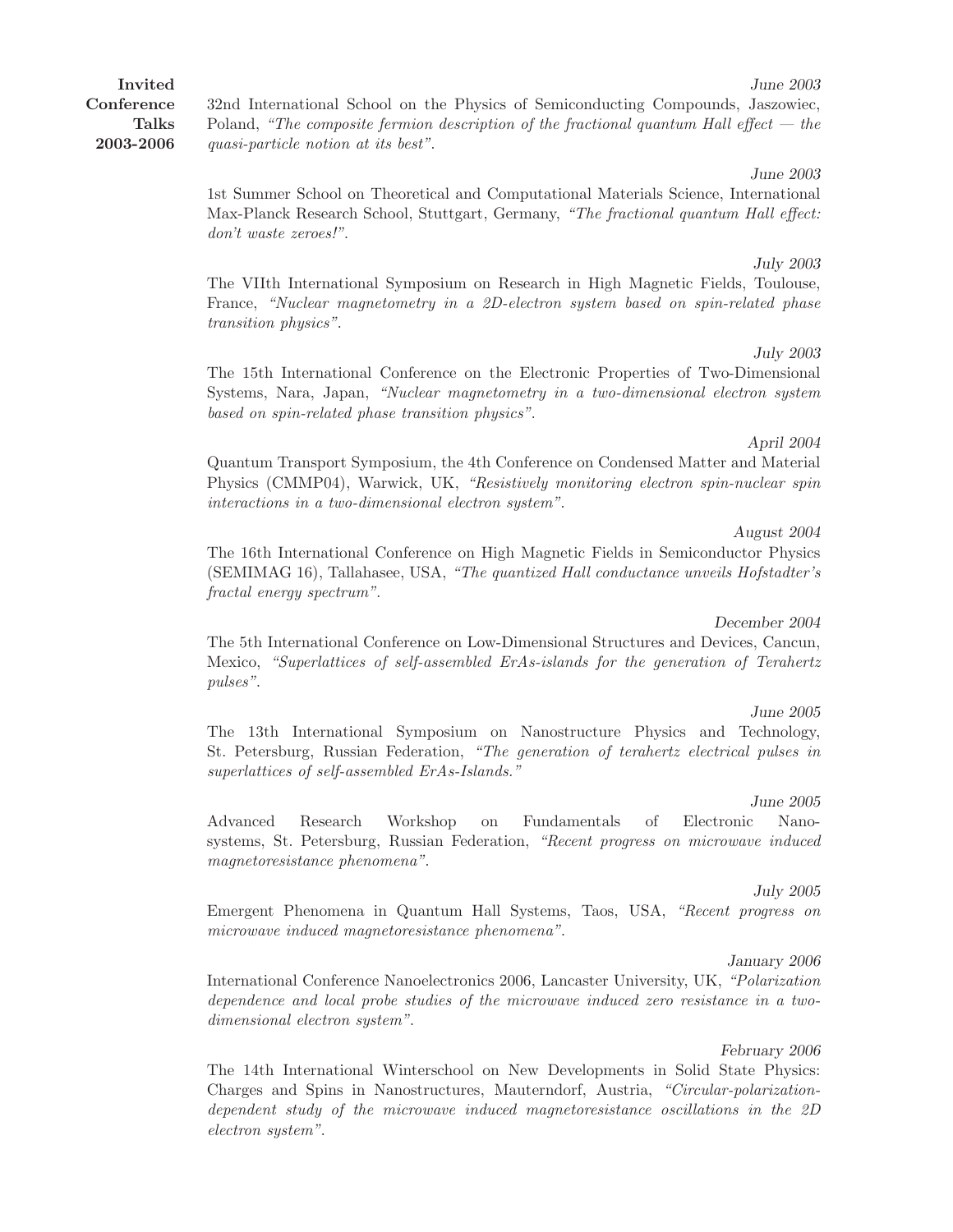Invited **Conference** Talks 2006-2009 Symposium on New Phenomena in Edge Transport in QHE-Systems, March meeting of the German Physical Society, Dresden, "The detection and spectroscopy of millimeter

wave radiation based on the interference of edge magnetoplasmons". July 2006

The 17th International Conference on the Application of High Magnetic Fields in Semiconductor Physics, Würzburg, "Current induced reordering of the electron liquid crystal phases in the 2D electron system".

### International workshop on interactions, excitations and broken symmetries in quantum Hall systems, Dresden, "The dispersion of the composite fermion cyclotron resonance mode".

February 2007 Workshop on the Quantum Hall Effect, International Center of Condensed Matter Physics, Brasilia, "The dispersion of the composite fermion cyclotron resonance mode" and "Current induced reordering of the electron liquid crystal phases in the 2D electron system".

June 2007 233 PTB Seminar on the Physics at Ultra-Low Temperatures, Berlin, "Fractional Quantum Hall Effect - Colder is Hotter".

### June 2007

March 2006

October 2006

International Workshop on Emergent Properties of Quantum Hall Systems-2, Pennsylvania State University, "Finite wave vector spectroscopy of excitations in the fractional quantum Hall regime".

#### July 2007

International Conference on the Electronic Properties of Two-dimensional Systems 17, Genova, "Finite wave vector spectroscopy of correlated 2D electrons".

#### November 2007

Bavarian Elite Course in Physics, University of Regensburg, "The fractional quantum Hall effect in a nutshell and its relevance for topological quantum computation".

#### February 2008

15th International Winterschool on New Developments in Solid State Physics, "Finite wavevector spectroscopy of correlated 2D electrons", Mauterdorf.

#### June 2008

Conference on Quantum Phases and Excitations in Quantum Hall Systems, "Evidence for Localized Minority Spins in the Half-filled Lowest Landau Level", Dresden.

#### March 2009

Symposium on Transport in Graphene, March Meeting of the German Physical Society, "Localization in graphene under quantum Hall conditions", Dresden.

#### April 2009

Wilhelm and Else Heraeus Seminar on Microwaves in Condensed Matter Physics, "Microwave explorations of electrons in flatland", Bad Honnef.

#### June 2009

Symposium on carbon nanotubes and graphene low dimensional carbon structures, "The nature of localization in graphene under quantum Hall conditions", E-MRS Spring meeting, Strasbourg, France.